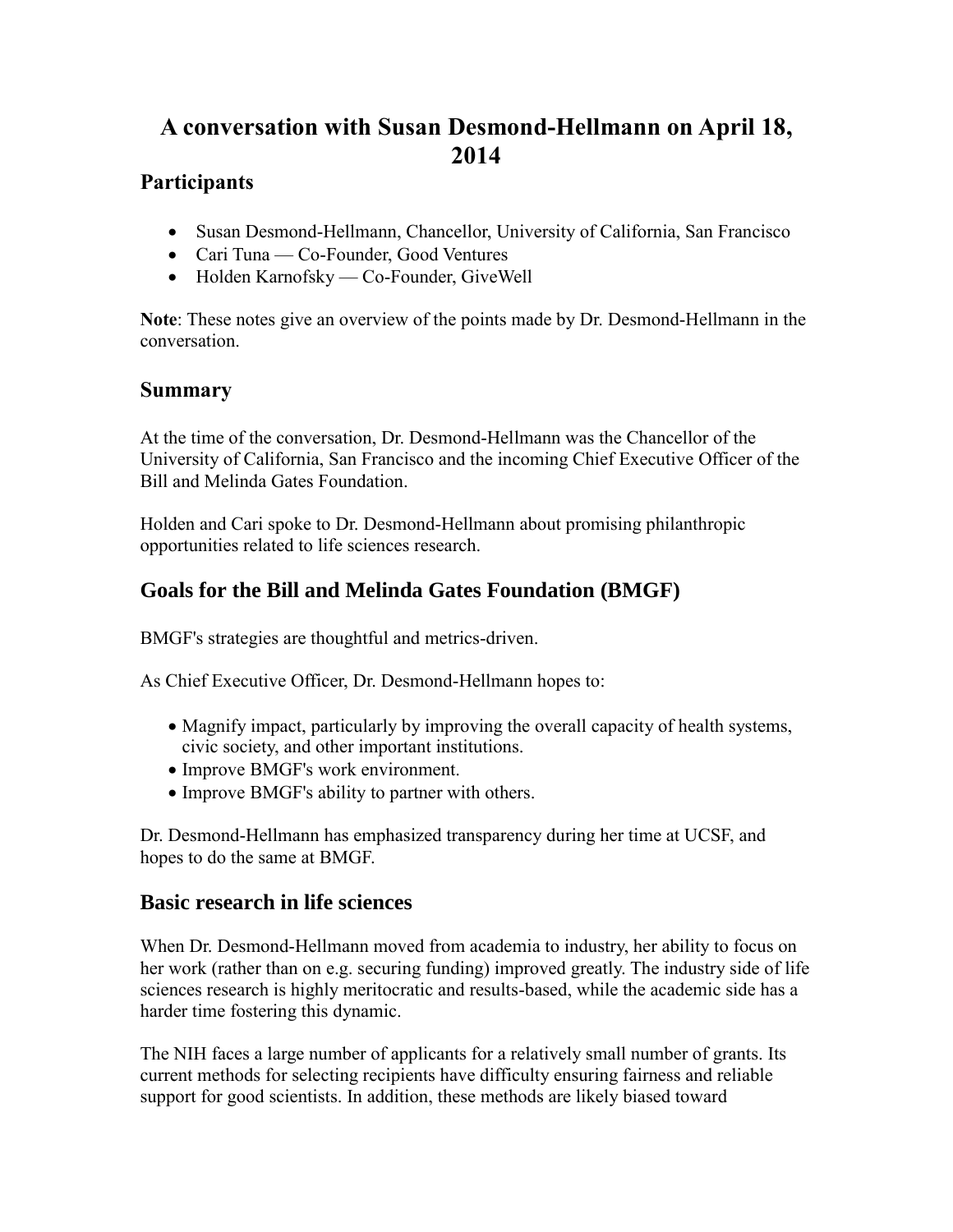incremental and established research over higher-risk, higher-reward research. It is particularly difficult for young researchers to secure adequate funding.

Dr. Desmond-Hellmann is a Trustee of Howard Hughes Medical Institute (HHMI). She admires HHMI's basic approach of betting primarily on people rather than projects, and considers HHMI to be a role model for funding basic research. She thinks that it is likely more productive to take this sort of approach, when supporting basic research, than to focus on working toward progress particular diseases and conditions.

The traditional academic system has produced incredible accomplishments. Structural reforms may be called for, but working toward those reforms would likely require a very long time horizon. In the meantime, a lot of progress can be made by working outside of traditional funding mechanisms, as HHMI does. Increasing the amount of funding available for work such as HHMI's could have significant impact. The California Institute for Quantitative Biosciences represents another excellent approach to funding and supporting life sciences.

#### **Applied and translational research**

To the extent there is a "valley of death" between academic and industry research, it's unlikely to be primarily due to a lack of funding. Rather, good translation between these domains involves many technical and logistical challenges.

There could be a great deal of promise in improving data collection. This could include (a) giving private individuals opportunities and incentives to monitor and share data on their health. It could also involve (b) finding better ways to collect and analyze all of the information generated in clinical trials.

An example of (a) is the Glow mobile app, which allows people to record data about their health and analyze it for applications including trying to conceive. Glow also introduced a form of "insurance" in which people could pay into a risk pool to cover fertility treatment in the event that it was needed. By providing these useful functions, Glow has likely collected a great deal of user data that could be of use to scientists if the appropriate data sharing partnerships could be worked out.

Regarding (b), there is significant promise in "reverse translation": learning more about biology by studying unexpected phenomena in late-stage research (e.g., clinical trials). For example, side effects observed in Herceptin clinical trials led to a better understanding of the role of the Her2 receptor in heart function. Pharmaceutical companies often have incentives to downplay (rather than highlighting) side effects, so it can be difficult to take advantage of these sorts of opportunities to gain new knowledge.

Immunotherapy for cancer is considered a promising area, and there will be many clinical trials of therapies that target the immune system. Good "reverse translation" efforts could take advantage of these trials to gain knowledge about the functioning of the human immune system, which could lead to progress on understanding autoimmune diseases